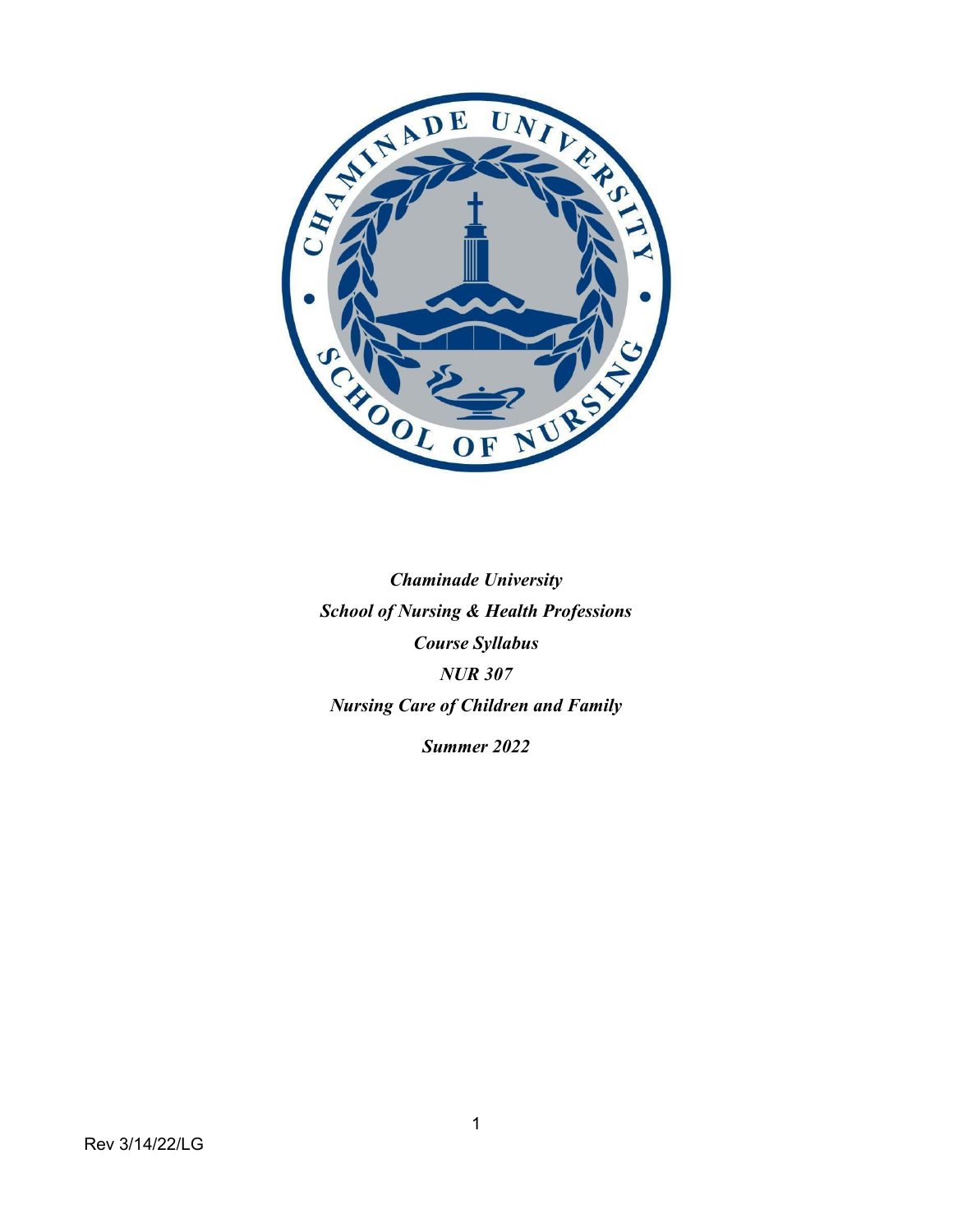

# Chaminade **University** OF HONOLULL

**Course Syllabus** [Chaminade University Honolulu](http://www.chaminade.edu) 3140 Waialae Avenue - Honolulu, HI 96816 [www.chaminade.edu](http://www.chaminade.edu)

**Course Number**: NUR 307 **Course Title**: Nursing Care of Children and Family **College/School/Division Name**: School of Nursing and Health Sciences **Term**: Summer 22 **Course Credits**: 3 ( 2 didactic/ 1 clinical ) **Class Meeting Days**: Tuesday **Class Meeting Hours**: 8:30 am- 12:50 pm **Class Location**: Henry Hall 107 **Instructor Name**: Lorena Gaskill RN MN **Email:** [lorena.gaskill@chaminade.edu](mailto:lorena.gaskill@chaminade.edu) **Office Location**: 118C Henry Hall **Office Hours**: T 2-4pm, W 9-11am Th 9-11am

# **University Course Catalog Description**

**NUR 307 Nursing Care of Children and Family** (3) 2 credits Didactic, 1 credit Clinical.This course provides a holistic approach to the study of child & family nursing concepts. The course uses a family centered approach to health promotion and health alterations in children from infancy through adolescence within the family context. Current research and ethical/legal principles are presented and applied in clinical practice. Well-child and child health nursing concepts are applied in the school laboratory as well as in a variety of pediatric clinical,community settings and interprofessional partnerships. The student will have the opportunity to integrate prior skills and knowledge regarding human development into culturally sensitive care. The student will continue to develop the ability to apply critical thinking, participate in classroom discussions, informatics, QSEN competencies, seminars, and case studies to add breadth and depth to their understanding of care of the child and family. Students will continue to build upon personal, professional and leadership skills to assimilate into the profession of nursing. Prerequisites: BI 151 and BI 151L, BI 152 and BI 152L, BI 250 and BI 250L, CH 250, MA 107, NUR 190, NUR 201, NUR 202, NUR 203, NUR 204, NUR 206, NUR 207, NUR 290, NUR 291.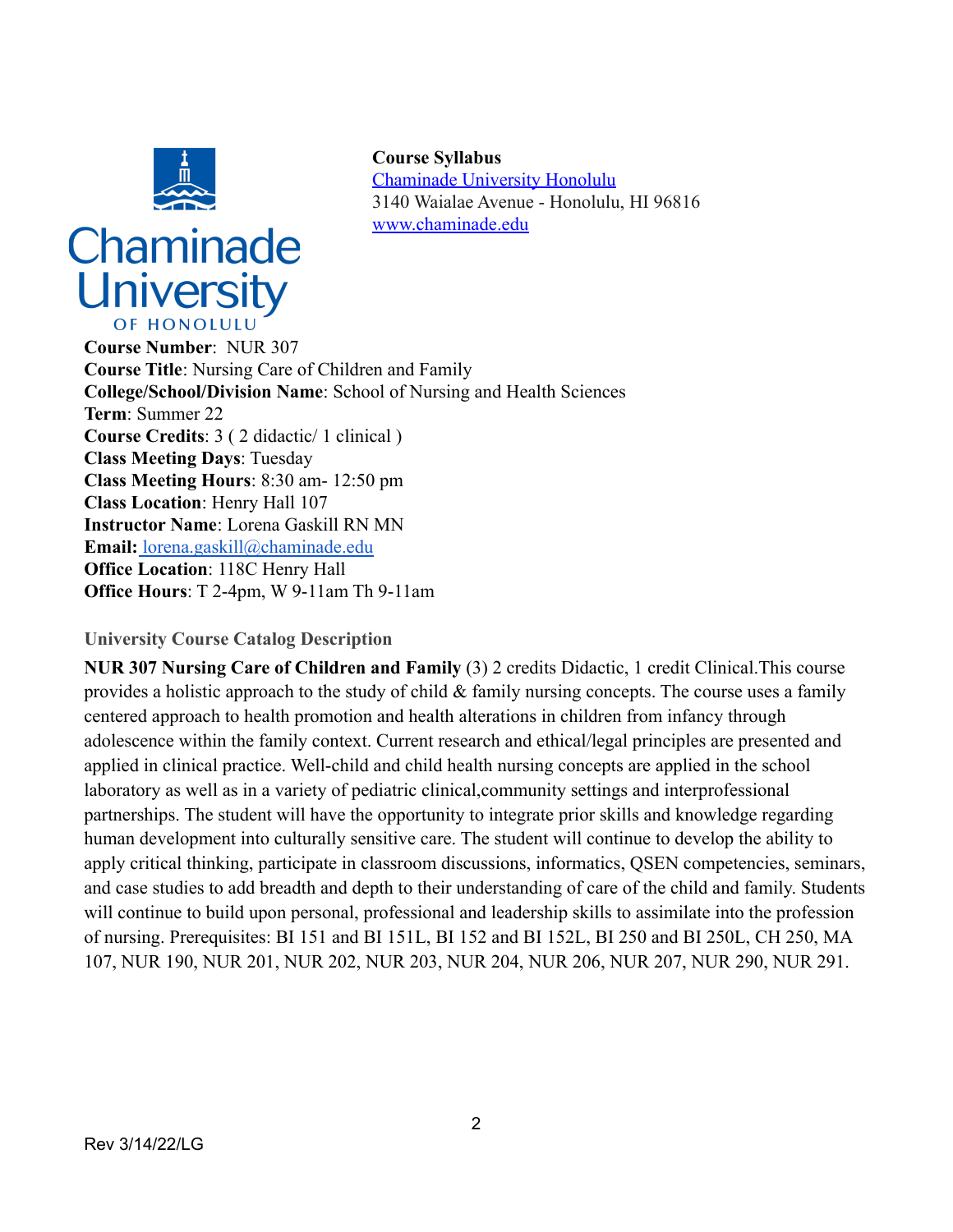**Course Overview**

.

NUR 307 has both a didactic and clinical section. Students must meet the requirements of both co-course sections in order to pass this course. For ease in reading, this syllabus has been divided with didactic information separate from the clinical information.

# **GOALS**

## **The goals of the Nursing Program are congruent with the University's academic vision and are as follows:**

- 1. Provide a four-year university program leading to a baccalaureate degree in nursing, in which students are able to achieve the knowledge, skills, and Marianist values necessary for professional nursing practice and leadership in health care;
- 2. Ensure an educational foundation in the biological, physical, and social sciences as well as in the humanities, all of which are essential to professional nursing practice;
- 3. Foster an attitude of intellectual and critical inquiry that promotes evidence-based practice;
- 4. Provide an educational experience that emphasizes engagement of students through active learning;
- 5. Create a collegial environment that fosters professional development of students including life-long learning, scholarship, and leadership;
- 6. Prepare students for professional nursing roles in a dynamic health care environment;
- 7. Prepare students to sit for the NCLEX examination and practice as a professional Registered Nurse; and
- 8. Provide a foundation for graduate study.

# **PROGRAM LEARNING OUTCOMES**

## **Upon completion of the B.S. Degree in Nursing, the student will demonstrate the ability to:**

- 1.Utilize the nursing process to advocate for safe, holistic, patient-centered care across the lifespan, incorporating the Marianist value of service, justice and peace.
- 2.Apply leadership and communication skills to ensure quality, collaborative and continuous patient care.
- 3.Integrate credible research with clinical expertise and patient preferences for optimal care across the lifespan.
- 4.Incorporate informatics and healthcare technologies into the practice of professional nursing.
- 5.Contribute to the safety and quality improvement of the healthcare environment.

# **COURSE LEARNING OUTCOMES-**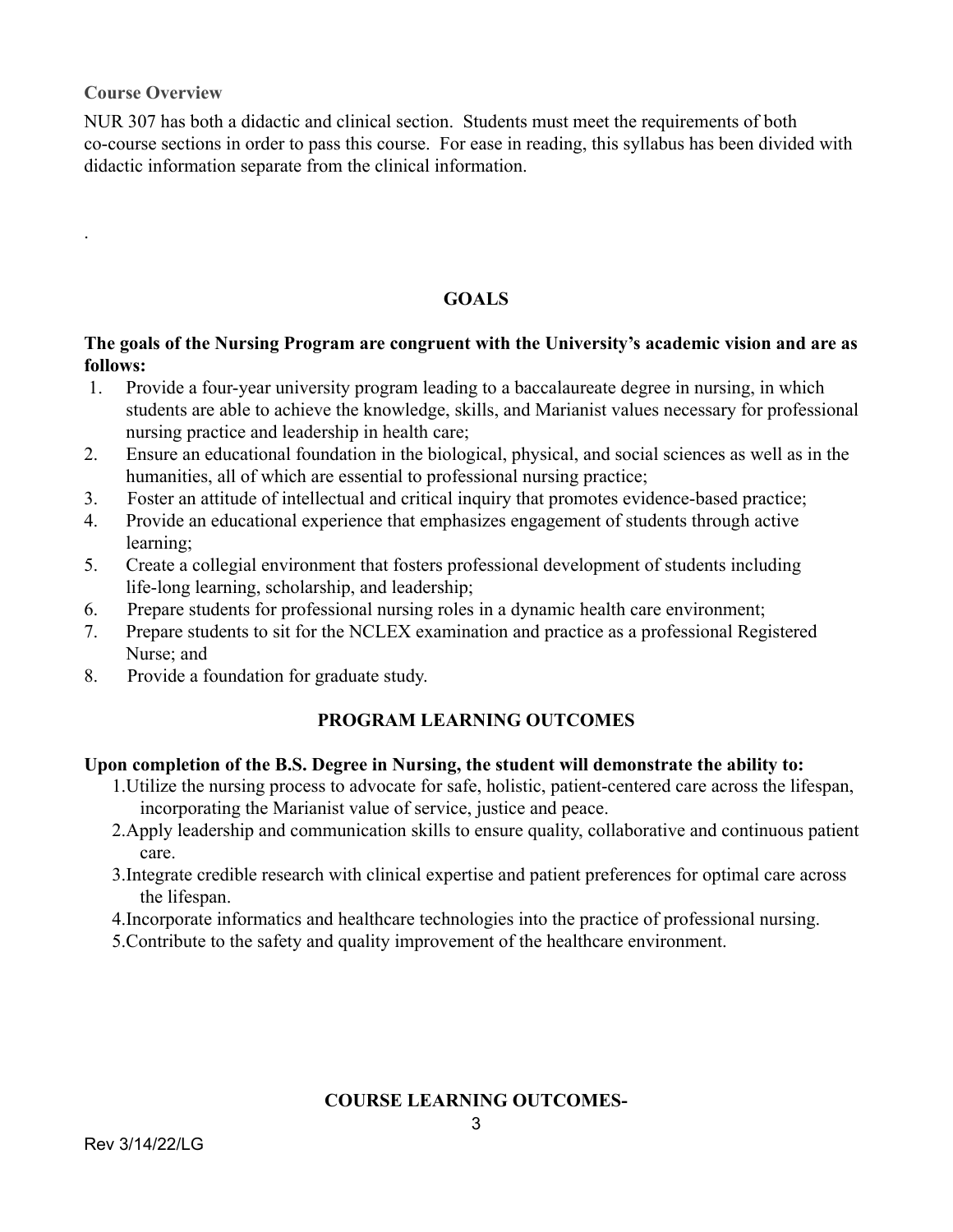## **Upon completion of this course the student will:**

At the end of this course, the students will demonstrate the ability to:

1. Apply patient-centered care incorporating the Marianist values, evidence-based research and nursing practice guidelines in the pediatric health care setting.

2. Advocate for appropriate developmental, cultural and spiritual care within the diverse inter-professional team.

3. Apply evidence-based research and nursing practice guidelines in the pediatric healthcare setting

4. Incorporate the use of informatics and healthcare technology in the pediatric patient care setting.

5. Implement patient safety initiatives, including nurse-sensitive indicators in the care of the pediatric population.

## **Alignment of Learning Outcomes**

**Key progression in professional nurse practice:** Key: I=Introduced, D=Developed, M=Mastered

| <b>Program Associated Hawaiian</b><br><b>Core Values</b>                                                              | <b>CLO</b><br>1 | <b>CLO</b><br>2 | <b>CLO</b><br>3 | <b>CLO</b><br>4 | <b>CLO</b><br>5 |
|-----------------------------------------------------------------------------------------------------------------------|-----------------|-----------------|-----------------|-----------------|-----------------|
| 1. Patient Centered-Care,<br>Ka malama olakino Pili pono I ia<br>kanaka                                               | D               | D               | D               | D               | D               |
| 2. Community Based Care,<br>Ka malama olakino ma o ke<br>kaiaulu                                                      | D               | D               | D               | D               |                 |
| 3. Developmentally $\&$<br>Culturally Appropriate Care,<br>Ka malama ola kino noka<br>ho'omohala a<br>me ka mo'omeheu | D               | D               |                 |                 | D               |
| 4. Care Across the Lifespan<br>Ka malama olakino o ka wa ola                                                          | D               |                 |                 |                 |                 |
| <b>Marianist Values</b>                                                                                               | <b>CLO</b>      | <b>CLO</b><br>2 | <b>CLO</b><br>3 | <b>CLO</b><br>4 | <b>CLO</b><br>5 |
| Education for formation<br>$1_{-}$<br>in faith                                                                        | D               | D               |                 |                 |                 |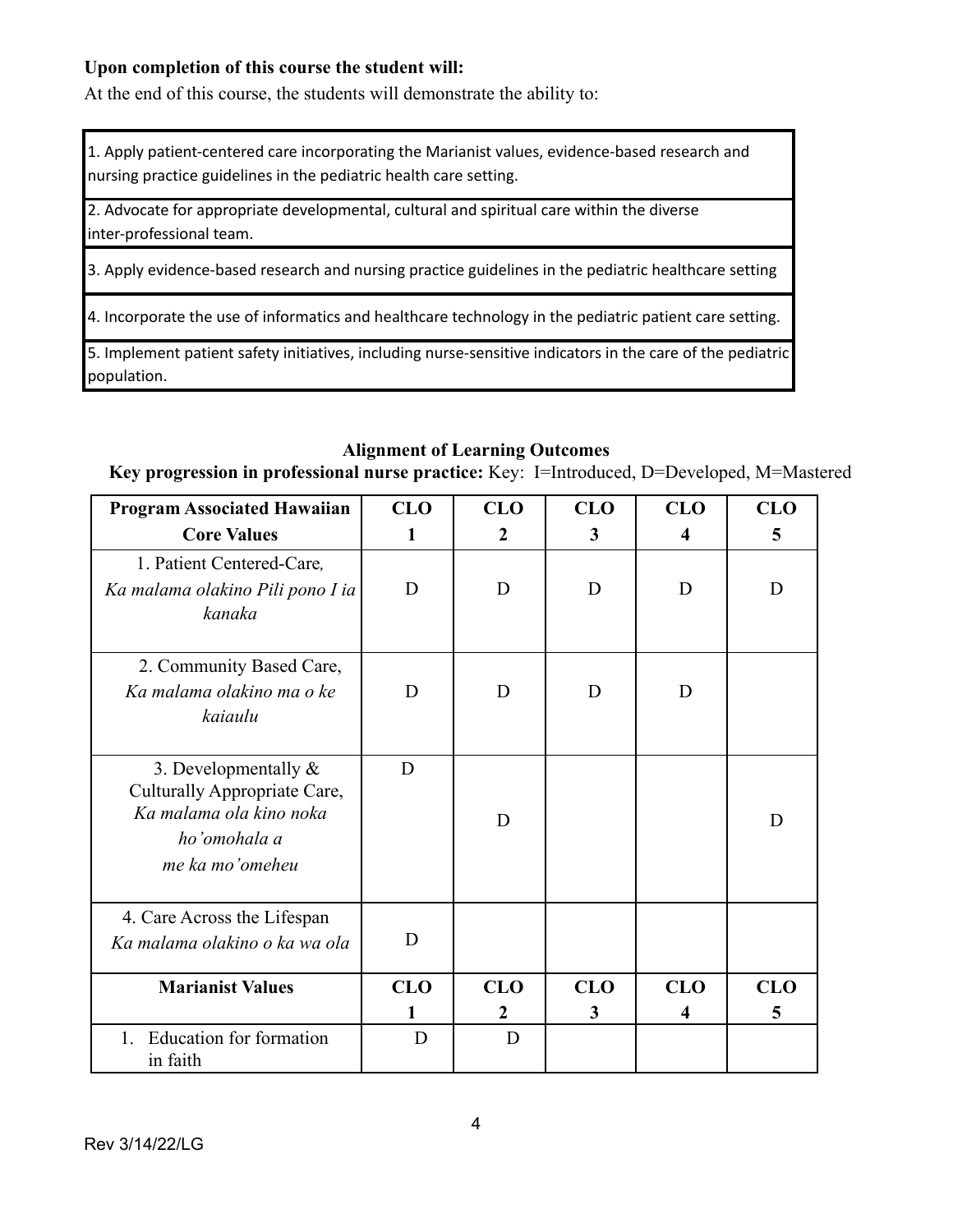| 2. Provide an integral,<br>quality education |  |  |  |
|----------------------------------------------|--|--|--|
| 3. Educate in family spirit                  |  |  |  |
| 4. Educate for service,<br>justice and peace |  |  |  |
| 5. Educate for adaptation<br>and change      |  |  |  |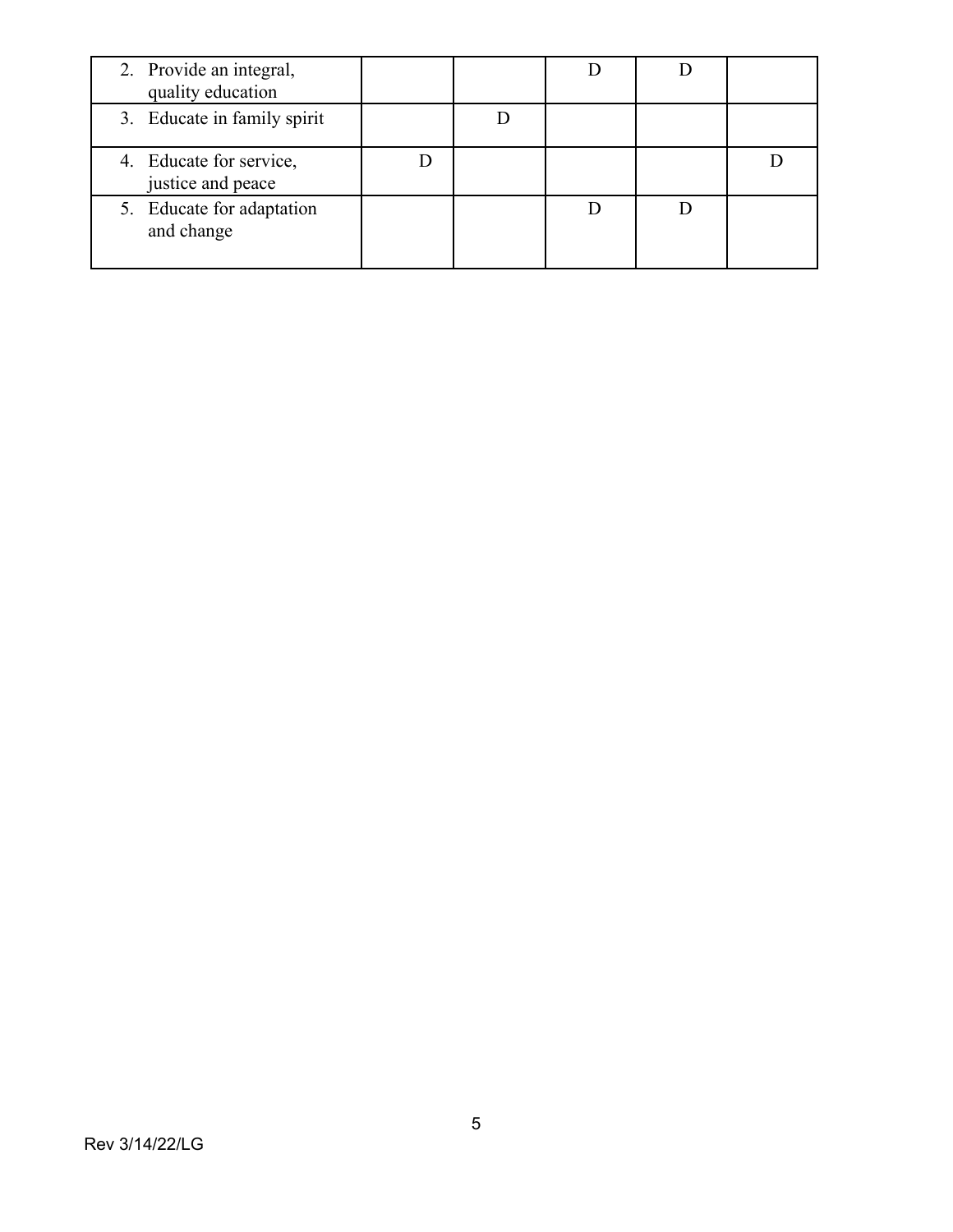| <b>Program Learning Outcomes</b>                                                                                                                                                                             | CLO <sub>1</sub> | CLO <sub>2</sub> | CLO <sub>3</sub> | CLO <sub>4</sub> | CLO <sub>5</sub> |
|--------------------------------------------------------------------------------------------------------------------------------------------------------------------------------------------------------------|------------------|------------------|------------------|------------------|------------------|
| $PLO#I$ :<br>Utilize the nursing<br>process to advocate for<br>safe, holistic,<br>patient-centered care<br>across the lifespan,<br>incorporating the<br>Marianist value of<br>service, justice and<br>peace. | D                |                  |                  |                  |                  |
| $PLO#2$ :<br>Apply leadership and<br>communication skills to ensure<br>quality, collaborative and<br>continuous patient care.                                                                                |                  | D                |                  |                  |                  |
| $PLO#3$ :<br>Integrate credible research<br>with clinical expertise and<br>patient preferences for<br>optimal care across the<br>lifespan.                                                                   |                  |                  | D                |                  |                  |
| $PLO#4$ :<br>Incorporate informatics<br>and healthcare technologies into<br>the practice of professional<br>nursing.                                                                                         |                  |                  |                  | D                |                  |
| $PLO#5$ :<br>Contribute to the safety<br>and quality improvement of the<br>healthcare environment.                                                                                                           |                  |                  |                  |                  | D                |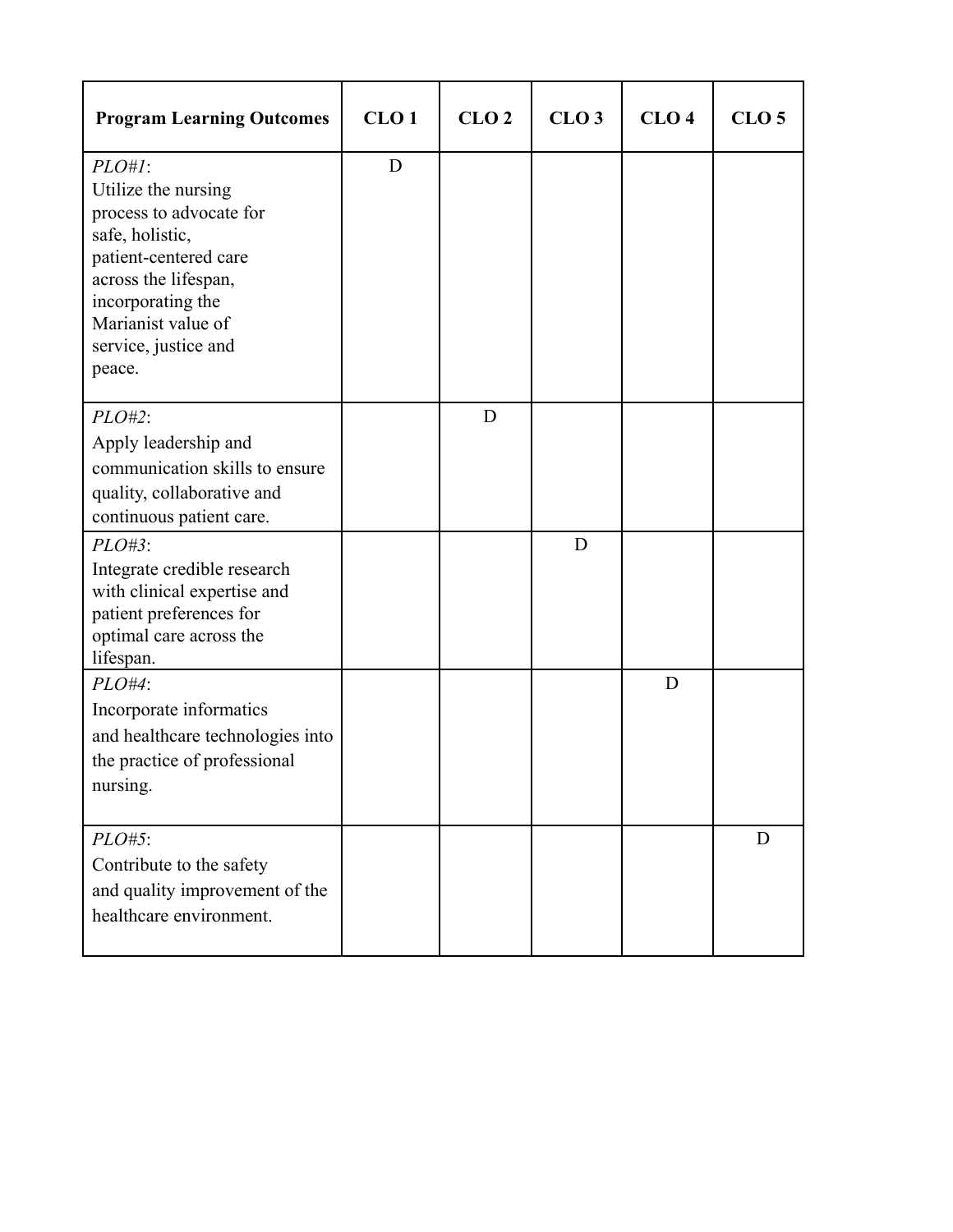### **Required Learning Materials**

**Tagher/Knapp** *Pediatric Nursing -A Case-Based Approach* , 1e ISBN-9781975177188. The CoursePoint Enhanced package contains the eBook, medical dictionary, PrepU, and vSim. Additional/optional supplementary materials for purchase including a hard text and hard text study guide are available on the publisher website.

#### **ATI texts/ebooks: (most current edition- 2019)**

ATI Nursing Care of Children 11.0 ATI Maternal-Newborn 11.0 ATI Nutrition 7.0 ATI RN Pharmacology 8.0 ATI Fundamentals 10.0

#### **Supplemental Materials:**

The Learning Management System, *Canvas*, is used throughout all of the nursing courses. Course website address: <https://chaminade.instructure.com>. Hardware requirements: Canvas is accessible from most PCs and Macintosh computers with a reliable Internet connection. Canvas is accessible on all computers available for use on campus. Technical support: click the "*Help*" link to access help through the Canvas guide, the Canvas community or Canvas Support. If you encounter a problem with Canvas be sure to click the "*report a problem*" link to get help for a support agent 24/7.

**Assessment Technologies Institute** (ATI) is an online educational learning system used throughout the nursing courses at CUH SON. Website: [http://www.atitesting.com.](http://www.atitesting.com) Complete system requirements are available on the logon page. For all inquiries during office hours use: (800) 667-7531. After hours technical support, send an email to [helpdesk@atitesting.com.](mailto:helpdesk@atitesting.com)

### **Recommended Texts or Resources:**

American Nurses Association. (2011). *Nursing: Scope and standards of practice.* Retrieved from http://nursingworld.org/scopeandstandardsofpractice

American Psychological Association. (2020). *Publication manual of the American Psychological Association: the official guide to APA style* (7<sup>th</sup> ed.). American Psychological Association.

Any updated drug book or App

Horntvedt, T. (2013). *Calculating dosages safely: A dimensional analysis approach.* Philadelphia, PA: F. A. Davis. ISBN: 978-0-8036-2254-8

Lippincott Advisor- included with LWW ebook package

Winegard, B. (2016). *Medical terminology complete.* (3 rd ed.). Boston: Pearson Education, Inc. ISBN: 13:978-0-13-404238-1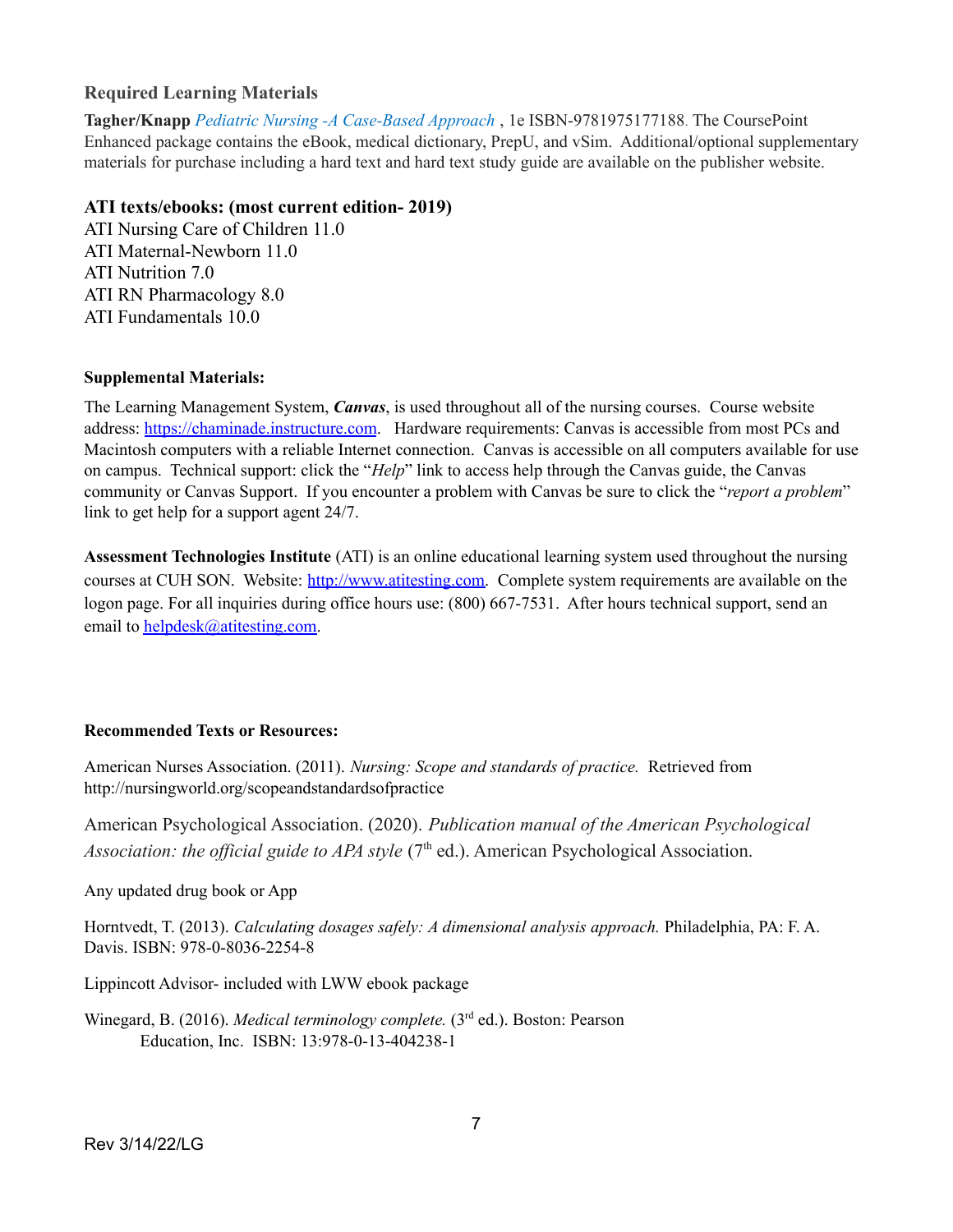The Joint Commission. (2013). Facts about the official "Do not use" list. Retrieved from http://www.jointcommission.org/assets/1/18/Do\_Not\_Use\_List.pdf

Course Website address: http://chaminade.edu

## CUH [Sullivan](http://lib.chaminade.edu/) Library Link

### **Useful Journals:**

The Journal of Pediatrics Journal of Adolescent Health Academic Pediatrics American Academy of Pediatrics Contemporary Pediatrics Journal of Pediatric Health Care

## **Useful Online References:**

- ❖ <http://www.medscape.com/>
- ❖ [www.acog.com](http://www.acog.com)
- ❖ [www.nlm.nih.gov](http://www.nlm.nih.gov)
- ❖ [www.healthypeople.gov/2020/default.aspx](http://www.healthypeople.gov/2020/default.aspx)
- ❖ [www.aacap.org](http://www.aacap.org)
- ❖ [www.cdc.gov](http://www.cdc.gov)

**Technical Assistance for Canvas Users:**

- Search for help on specific topics at [help.instructure.com](http://help.instructure.com/)
- Chat live with Canvas Support [24/7/365-](https://secure.livechatinc.com/licence/2695732/open_chat.cgi?groups=46) phone: (877) -251-6615
- Contact the Chaminade IT Helpdesk for technical issues: [helpdesk@chaminade.edu,](mailto:helpdesk@chaminade.edu) or call (808) 735-4855
- $\blacksquare$

## **Teaching-Learning Strategies:**

Scrambled class discussion, case studies, audio-visual media, in-class and lab group activities, and virtual clinical simulation.

### **Course Requirements/Methods of Evaluation:**

Your course grade will be based on the following:

- Participation
- Quizzes
- Examinations
- Specific Didactic, lab assignments & performance Pass/Fail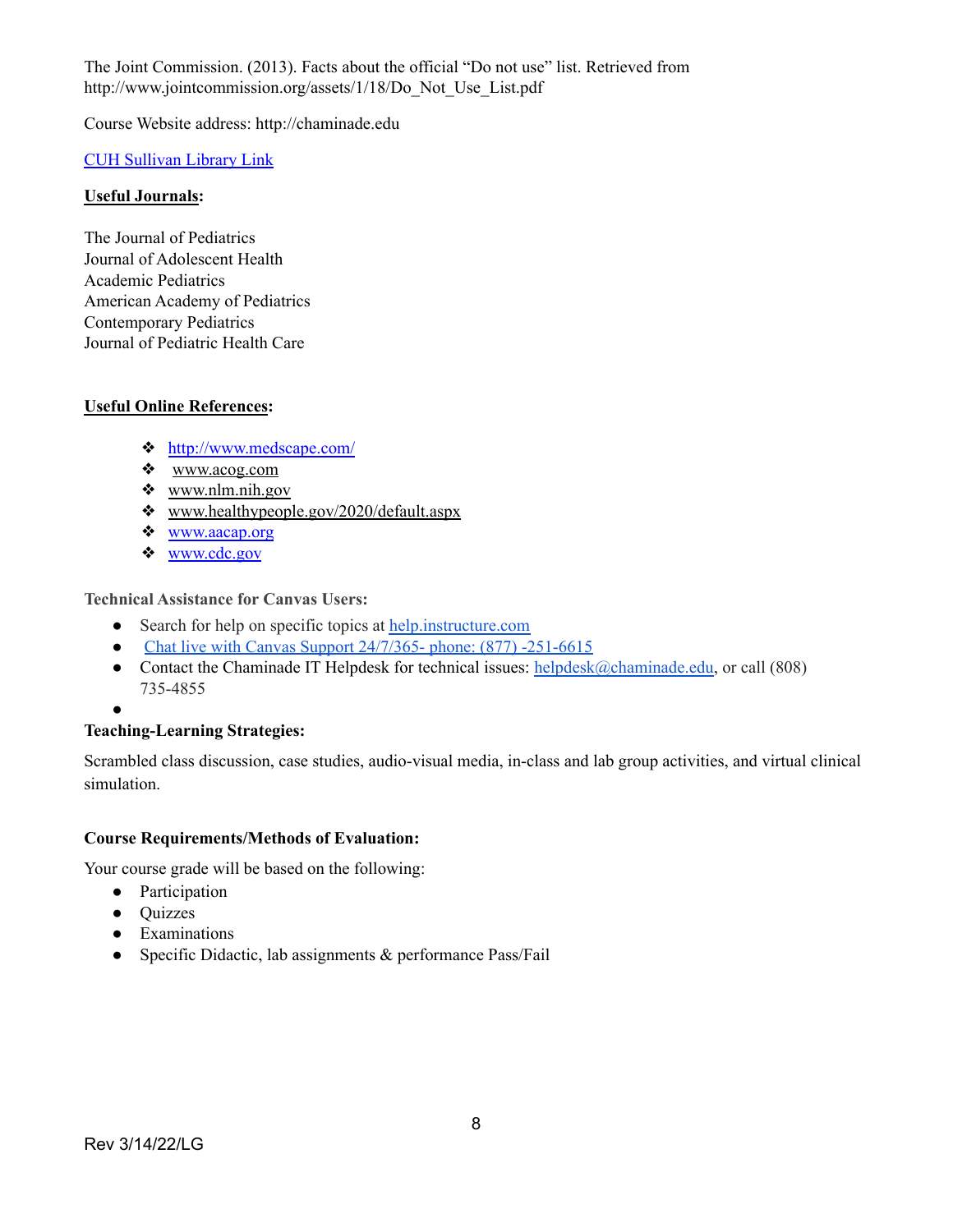#### **Overall Course Grading Percentage Equivalents**

#### Grading and Scale

## **Overall Course Grading Percentage Equivalents**

| <b>Assignments</b>                          | Percentage/equivalent |
|---------------------------------------------|-----------------------|
| Exam 1                                      | 18%                   |
| Exam 2                                      | 18%                   |
| Exam 3                                      | 18%                   |
| Exam 4                                      | 18%                   |
| Exam 5                                      | 18%                   |
| ATI proctored exam Nursing Care of children | 10%                   |
| <b>Total Percentage Points for course</b>   | 100%                  |

Letter grades are given in all courses except those conducted on a credit/no credit basis. Grades are calculated from the student's daily work, class participation, quizzes, tests, papers, and examinations. They are interpreted as follows:

- A Outstanding scholarship and an unusual degree of intellectual initiative
- B Superior work done in a consistent and intellectual manner
- C Average grade indicating a competent grasp of subject matter
- D Inferior work of the lowest passing grade, not satisfactory for fulfillment of prerequisite course work
- F Failed to grasp the minimum subject matter; no credit given

#### **Grading Scale:**  $A=90-100%$

B= 80-89%  $C=70-79%$ D=60-69% F=59% and below

### **OF NOTE: Scores will not be rounded up & there are no extra credit allowances**

#### **Please note the following policy**:

- In order to pass this course, the student must obtain a 75% weighted average on assessments and 70% overall with ATI Proctored at the end of course.
- **ALL** assignments must be successfully completed in order to pass this course.
- **If the student fails to successfully complete all required assignments and/or does not have a weighted average score of at least 75% on the exams in this course, the maximum grade obtained for the course will be a D**.
- **ATI score is not part of the 75% average requirement.**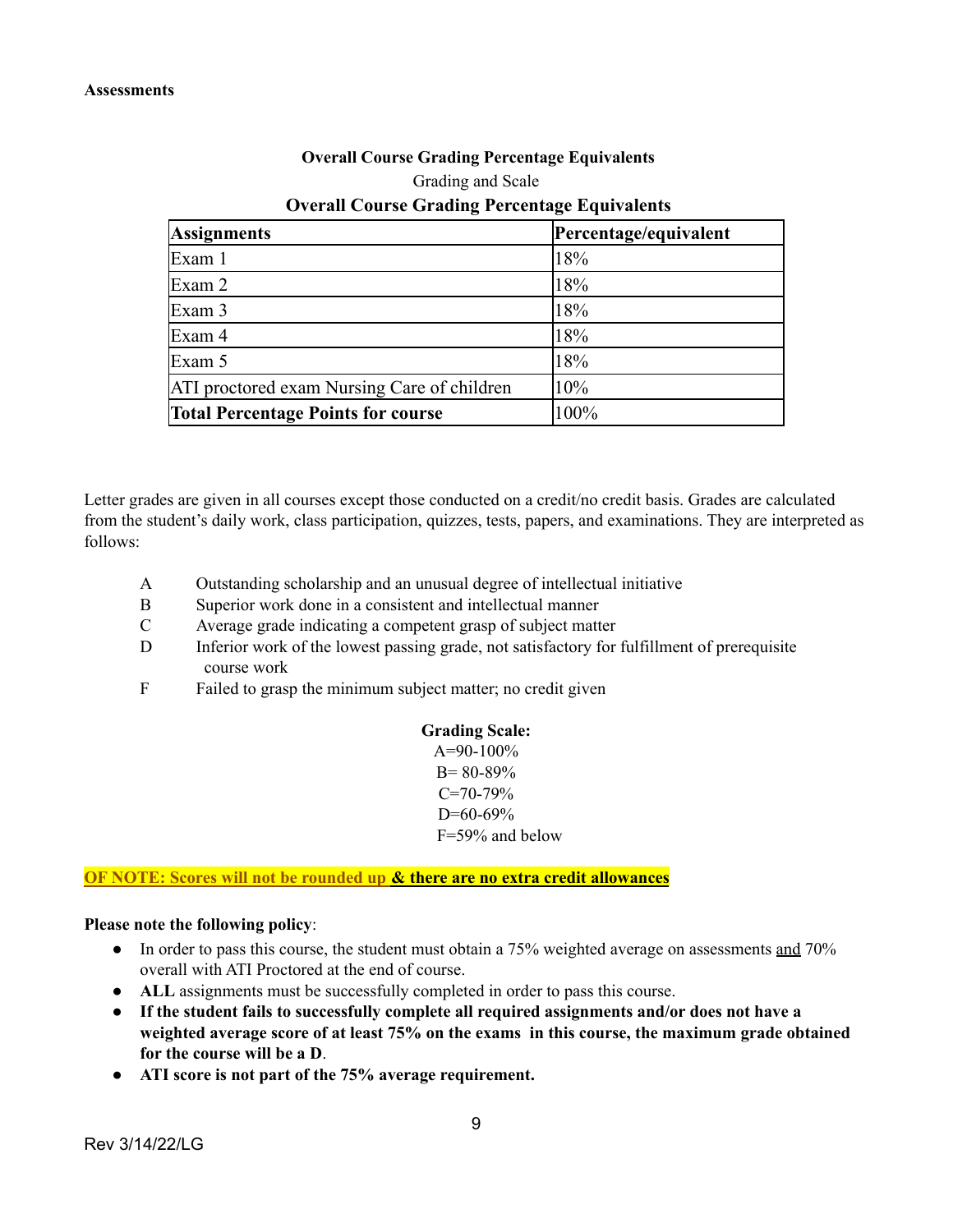• If a student receives less than a "C" in a clinical course, the student may not move on to another clinical course. The student must repeat the clinical course, attain a grade of "C" or better to progress in the nursing curriculum, or be dismissed from the program.

The School of Nursing may choose to utilize an online exam proctoring technology at any time during this course. This technology enables students to take proctored exams at a location that is off-campus. This technology provides a secure test environment that promotes academic integrity and provides data security. The process identifies a student and records video, audio, and screen capture during the student's exam. This information is communicated to secure servers and reviewed. The video, audio, and screen capture are used solely for the purpose of ensuring academic integrity during the testing process.

All exam grades will be available in the CANVAS gradebook within 72 hours. Students who wish to review their exams with faculty during the faculty's office hours will need to have this review completed **within one week from the date of the exam**. After the week period (unless special arrangements have been made between instructor and student) the exams will no longer be available for review and grades are final.

**Course exams**: Exams will be created to reflect both the Program Learning Outcomes (PLO) and Course Learning Outcomes. Questions will require recall, critical thinking, and clinical reasoning. Questions will incorporate ATI focused review resources.

## **Proctored ATI Exam Nursing Care of Children:**

- The benchmark of all ATI content mastery exams is a level 2. If the student obtains below level 1; the student has not been able to demonstrate mastery of the content and is not meeting course expectations. Therefore, if the student obtains below a level 1 on the Nursing Care of Children ATI content mastery examination in this course, the student must complete a focused review, submit active learning templates, and retake the proctored ATI mastery examination by a specified date set by the instructor. If the student is not able to obtain at least a level 1 on the retake examination; the student will fail the course.
- All students progressing to the next nursing course must remediate regardless of level achieved on the Nursing Care of Children ATI content mastery exam and must complete a focused review and submit the active learning templates for Nursing Care of Children ATI content mastery exam to the NUR 490 NCLEX seminar faculty prior to the Nursing Care Children ATI examination in that course.

### **Prep-U Assignments: Optional**

What is Prep-U? This software offers students an adaptive learning process, increasing the difficulty level of questioning based on the student's previous performance. The students take the on-line Prep-U assessments on assigned chapters prior to arriving to lecture. Taking the assigned Prep-U assessments ensures the material has been reviewed and applied, allowing more constructive dialog and critical thinking scenarios in the classroom setting. Another advantage to the use of this software is the practice of multiple- choice and multiple response questions similar to those presented on the NCLEX. An access code is purchased with your class textbook.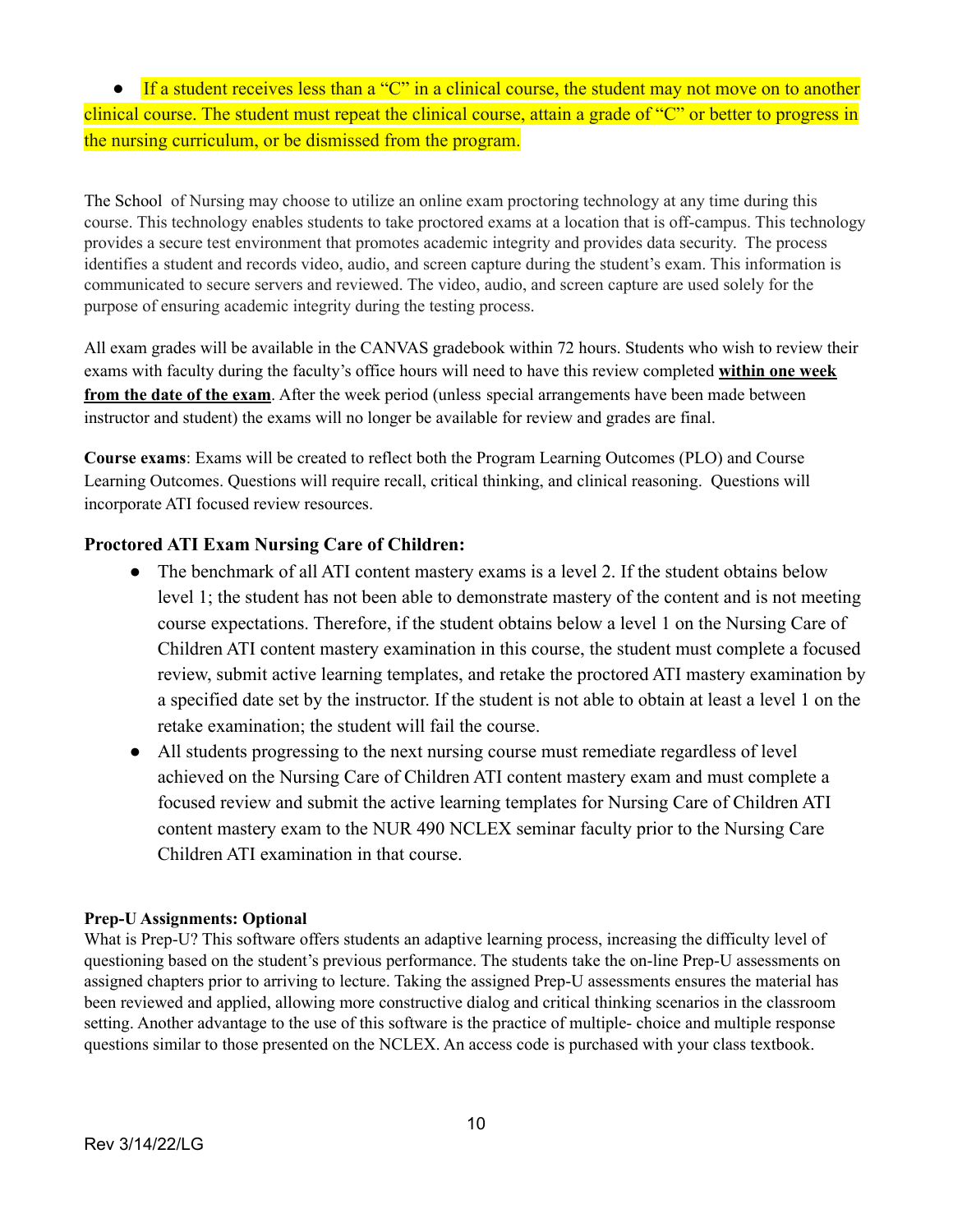If you don't already have access to Lippincott CoursePoint+ for O'Meara's Maternity, Newborn, and Women's Health Nursing and Tagher's Pediatric Nursing., redeem your ACCESS CODE and complete registration at [http://thePoint.lww.com/activate](http://thepoint.lww.com/activate).

- 1. Once you have redeemed your Access Code and are logged in to thePoint, from the "My Content" page, click Launch CoursePoint for Lippincott CoursePoint+ for O'Meara's Maternity, Newborn, and Women's Health Nursing and Tagher's Pediatric Nursing..
- 2. On the content homepage, select "Join a Class", enter your CLASS CODE: (see announcements for code), and click "Join this Class"
- 3. If you experience any problems, check the code again and re-enter it. If it does not work, contact Lippincott Online Product Support at 1-800-468-1128 or techsupp@lww.com for assistance.
- 4. Not sure what an ACCESS CODE is?
- 5. Learn more at <http://thepoint.lww.com/Help/BookAccess>.

Learn more at [http://thepoint.lww.com/Help/BookAccess.](http://thepoint.lww.com/Help/BookAccess)

Students must meet the **assigned mastery levels and complete the question collection assignments** by the deadlines to receive credit.

**Medication calculation evaluation**: Students are expected to demonstrate safe medication calculation and administration in didactic, and clinical settings. Specialty math calculations will be introduced over the semester and math calculations will be on every exam. The course coordinator and clinical instructors will refer students to math tutoring remediation if math calculation performance is not at an acceptable level.

## **CLINICAL:**

The clinical practicum for this course consists of 45 hours and the completion of the course objectives. The clinical practicum evaluation for this course is graded as Satisfactory or Unsatisfactory. Refer to the student handbook for the definition of what would be considered an unsatisfactory grade in clinical. You must pass Nursing 307 with an overall grade of "C" or better and receive a satisfactory evaluation in Clinical Practicum to pass the class. Failure in clinical will result in failure of the course with a course letter grade of "F" and you will not be permitted to continue in the nursing program progression.

**ATI 4.0 tutorial drills and tests**: Students should complete assigned module tutorial drills, and complete the module posttest by earning a 90%. Any posttest can be repeated. Students must meet the assignments as the specified criteria to receive a satisfactory rating.

**vSim Scenarios**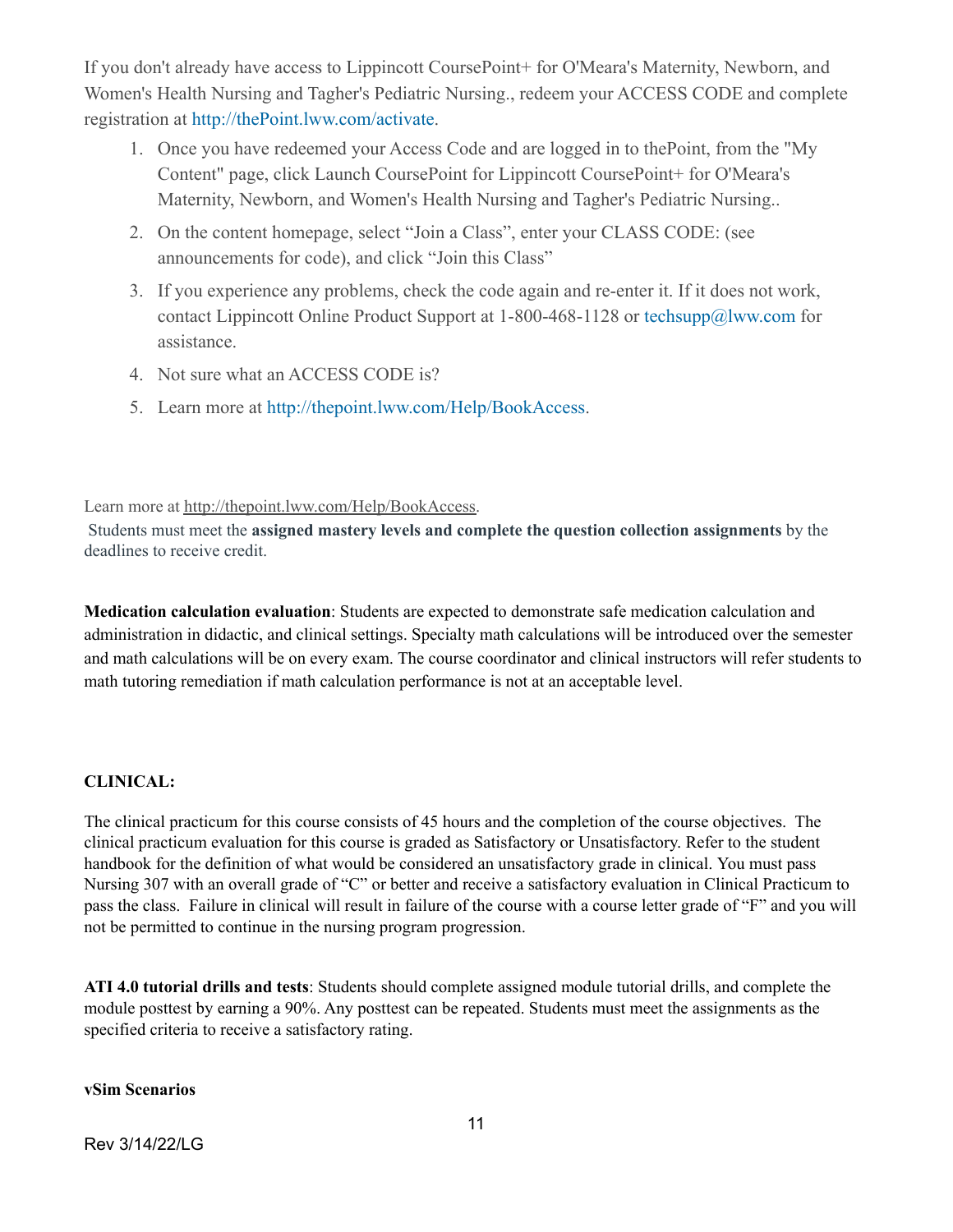A vSim scenario is an interactive training workflow for nursing students. *vSim for Nursing | Pediatrics* includes interactive learning scenarios that offers students the flexibility to complete the first three activities in a different order, if desired. After the student has completed the vSim for one patient scenario once, the post-simulation activities are unlocked, and available for completion in any order. Additionally, activities can be performed multiple times to reinforce concepts in a "learn by doing" environment. The goal is improved performance on the vSim over a set period of time through practice and remediation. Assigned vSim scenarios during clinical will require completion of the pre-test, minimum 90% on the run, and a 90% minimum completion of the posttest to receive a satisfactory rating.

#### **Forms:**

**Clinical evaluation tool**: There will be a formal final evaluation due to the short clinical rotation. A brief midterm meeting between instructor and student should occur to be clear on performance and current standing in clinical.

**Weekly Clinical Reflective Logs**: The logs must be legible and HIPAA compliant. No actual patient or staff names or other identifiers can be used. **Please use the separate reflective log template posted in CANVAS.** Respond to each question carefully, then post to CANVAS in the appropriate assignment link and per your clinical instructors preference. All reflective logs must be submitted to the clinical instructor and course coordinator in the appropriate assignment link in CANVAS no later than **two days after your clinical experience. Credit for** completing Reflective Logs is at the discretion of the instructor. If you fail to meet the deadline for 2 weeks, **you will be placed on Academic Warning.**

**Community Assignment Reflective Logs:** Follow specific site or event instructions using APA format: see CANVAS for additional instructions. Refer to the library guide in CANVAS. This may or may not be assigned.

**Simulation Clinical Experience (SCE) Observation Tool:** Students provide their own observations of the group performance during the simulation scenario based on the designated areas of the form. The tool is used for the student to provide feedback on strengths and areas for improvement during debriefing.

**Clinical Paperwork:** Daily clinical activity forms which may include Fall Risk and Skin Assessment forms, Safety Clinical Assessment Tool, charting, and specific organization documents.

**Professional Article Presentation:** The student will select or be assigned a current (within the last 5 years) children's health related article. The student will present the article utilizing the provided guidelines during clinical conference time (5-10 minutes). The student will utilize the rubric provided to analyze the article, and show evidence that they have read and prepared to discuss the article without reading word for word from the article. The topic presented will demonstrate written and verbal communication skills and the ability to gain knowledge of the utilization of evidenced based practice in nursing. Satisfactory rating equals "satisfactory" checked in the selected categories that pertain to the provided rubric. A copy of the article along with the article summary will be submitted to the CANVAS assignment link, and a hard copy of the article given to the instructor during presentation. The instructor will complete and attach the grading rubric with the final clinical evaluation. If the student does not meet the rubric criteria for satisfactory grading, the student may have the opportunity to re-do the presentation at the instructor's discretion.

#### **Course Policies**

**All policies stated in the Chaminade University and Chaminade University School of Nursing Handbook are in effect in this course.**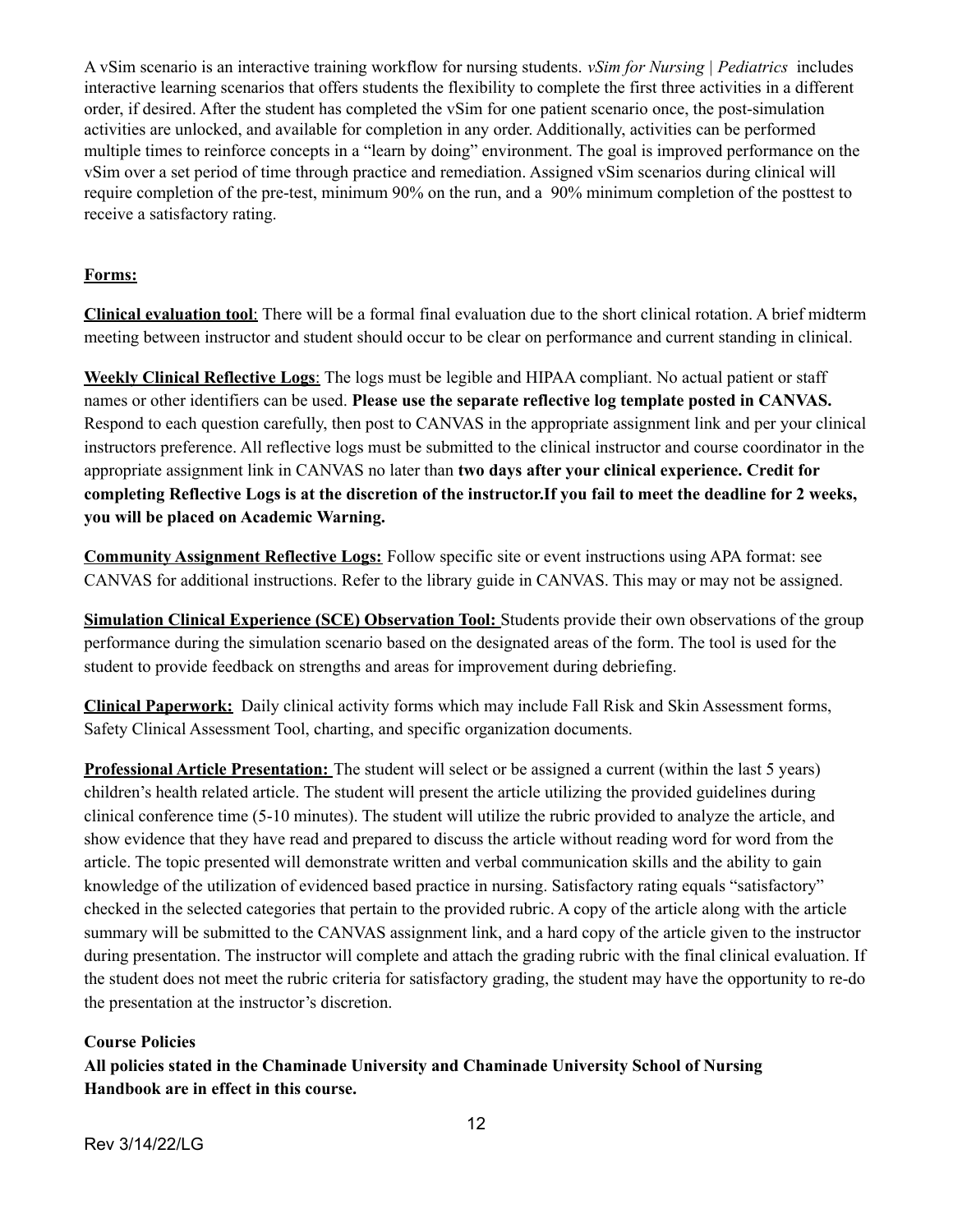**Academic Honesty:** Nursing students are responsible for promoting academic honesty in all educational settings. *Any behavior that impedes assessment is considered academic dishonesty by the CUHSON.* Nursing students represent Chaminade University and the School of Nursing and as such are expected to demonstrate professional, ethical behavior in the classroom, in laboratory settings, in the clinical setting, and in the community. The Chaminade student nurse shall be committed to the Marianist values and the core values of the School of Nursing. *Violations of the principle of academic honesty are extremely serious and will not be tolerated***.** Students are responsible for promoting academic honesty by not participating in any act of dishonesty and by reporting any incidence of academic dishonesty to an instructor or to a University official. Please refer to page 17 "*Professional Behaviors'' in* the 2019-2020 Student Handbook for an in-depth explanation.

*"Questions of academic dishonesty in a particular class are first reviewed by the instructor, who must make a report with recommendations to the Dean of Academic Division. Punishment for academic dishonesty will be determined by the instructor and the Dean of the Academic Division and may range from an 'F' grade for the work in question, to an 'F' for the course, to suspension or dismissal from the University."*

#### **Late Work Policy**

Late work is not accepted unless the student has made arrangements with the instructor prior to the due date.

**Testing policy:** Students are expected to take exams on the designated day and time scheduled. In case of an emergency, please contact the instructor prior to the test so that an alternate plan can be made. Failure to do so will result in a zero. Approval for taking a make-up assessment is at the discretion of the instructor. If a test is to be made up, it must be taken before the next class and may be a different format.

#### **Grades of "Incomplete"**

Grades of incomplete are only considered for students in extenuating circumstances. Please refer to the University student handout for more details.

#### **Writing Policy**

Any paper written for a community assignment must be in APA format. Clinical reflective logs should be professionally written with all prompts and template guidelines removed prior to submission. Submissions must be original and not from previous work. Any written assignment that has been used for previous classes is considered plagiarism.

#### **Instructor and Student Communication**

Questions for this course can be emailed to the instructor. Online, in-person and phone conferences can be arranged. Response time will take place up to 48 hours.

**Course Atmosphere**: There will be ample opportunity for discussion and small group work in both the lecture and lab sections of the course. Everyone will be expected to complete the required reading and preparation; participation is needed so that everyone benefits from the sharing and trust that occurs. It is important that students come to class and lab prepared and ready to fully engage in learning.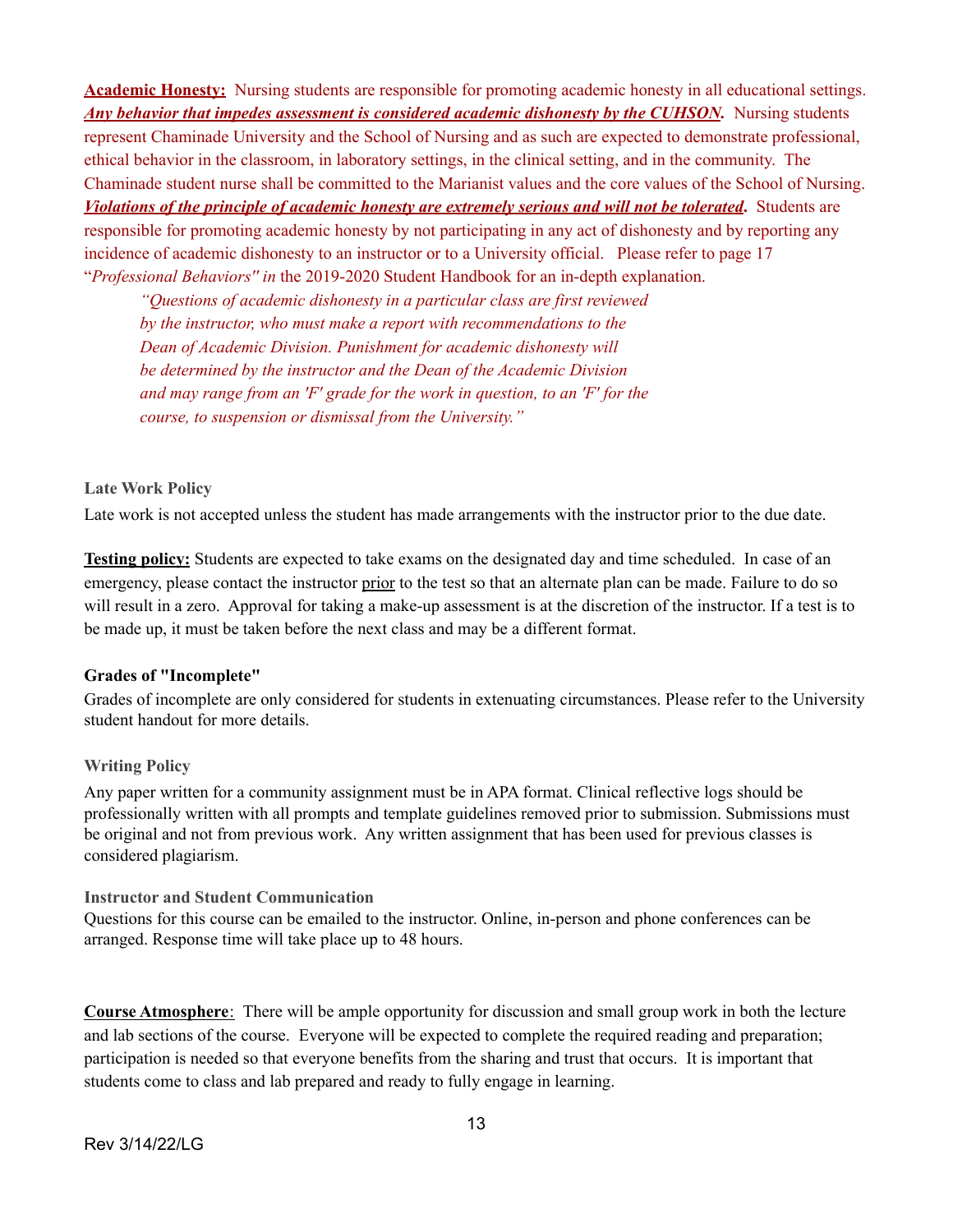**Cell phones:** Use of music devices and cell phones are *prohibited* during all Nursing classes at Chaminade, *unless specifically permitted by your instructor.* Use of cell phones and music devices in the laboratory, simulation, or clinical settings is a safety and privacy issue. In addition, use of cell phones and music devices in any class is discourteous and may lead to suspicion of academic misconduct. Students who cannot comply with this rule will be asked to leave class and may receive unsatisfactory performance for that day. Please refer any questions to the Dean of Nursing & Health Professions.

**Laptops:** maybe used in class for taking notes and for class activities as directed by the instructor. Any student found using the laptop in class for activities other than related class work (e.g. completing a paper form another course, social networking, etc.) will be prohibited from using the laptop in class.

#### **Disability Access**

Statement from CUH [website](https://chaminade.edu/student-life/counseling-services/) (retrieved June 16, 2019): In compliance with Section 504 of the Rehabilitation Act of 1973, the Americans with Disabilities Act (ADA) of 1990, and the ADAAmendments Act (2008), Chaminade University of Honolulu offers accommodations for individuals with disabilities. If you would like to determine if you qualify for ADA accommodations, please contact the Counseling Center at (808) 735-4845 e-mail at counselingcenter@chaminade.edu. The Counseling Center will notify faculty to inform them of the accommodations a student is to receive. However, the nature of your disability is confidential.

#### **Title IX Compliance**

Chaminade University of Honolulu recognizes the inherent dignity of all individuals and promotes respect for all people. Sexual misconduct, physical and/or psychological abuse will NOT be tolerated at CUH. If you have been the victim of sexual misconduct, physical and/or psychological abuse, we encourage you to report this matter promptly. As a faculty member, I am interested in promoting a safe and healthy environment, and should I learn of any sexual misconduct, physical and/or psychological abuse, I must report the matter to the Title IX Coordinator. If you or someone you know has been harassed or assaulted, you can find the appropriate resources by visiting Campus Ministry, the Dean of Students Office, the Counseling Center, or the Office for Compliance and Personnel Services.

### **Attendance Policy**

**Attendance:** Class and lab attendance is a *mandatory requirement*. The classroom is a teaching and learning environment where there is an exchange of knowledge and experience, so it is essential that students attend class and participate in classroom activities to maximize individual learning. Students who are absent from class not only miss a part of the subject matter of the course but also diminish the opportunities for contributing to the learning environment for the entire class. *You must email the instructor prior to class if you have any emergencies that will af ect your attendance***.**

It is essential that students attend both class and labs to maximize individual learning. Each student will be encouraged to develop a professional work ethic that reflects personal responsibility, initiative, and teamwork. Any student who stops attending class without officially withdrawing may receive a failing grade; unexcused absences equivalent to more than a week of class may lead to a grade reduction for the course. The instructor must report any absence of two weeks or more to the Associate Provost and the Records Office.

### **ADAAccommodations:**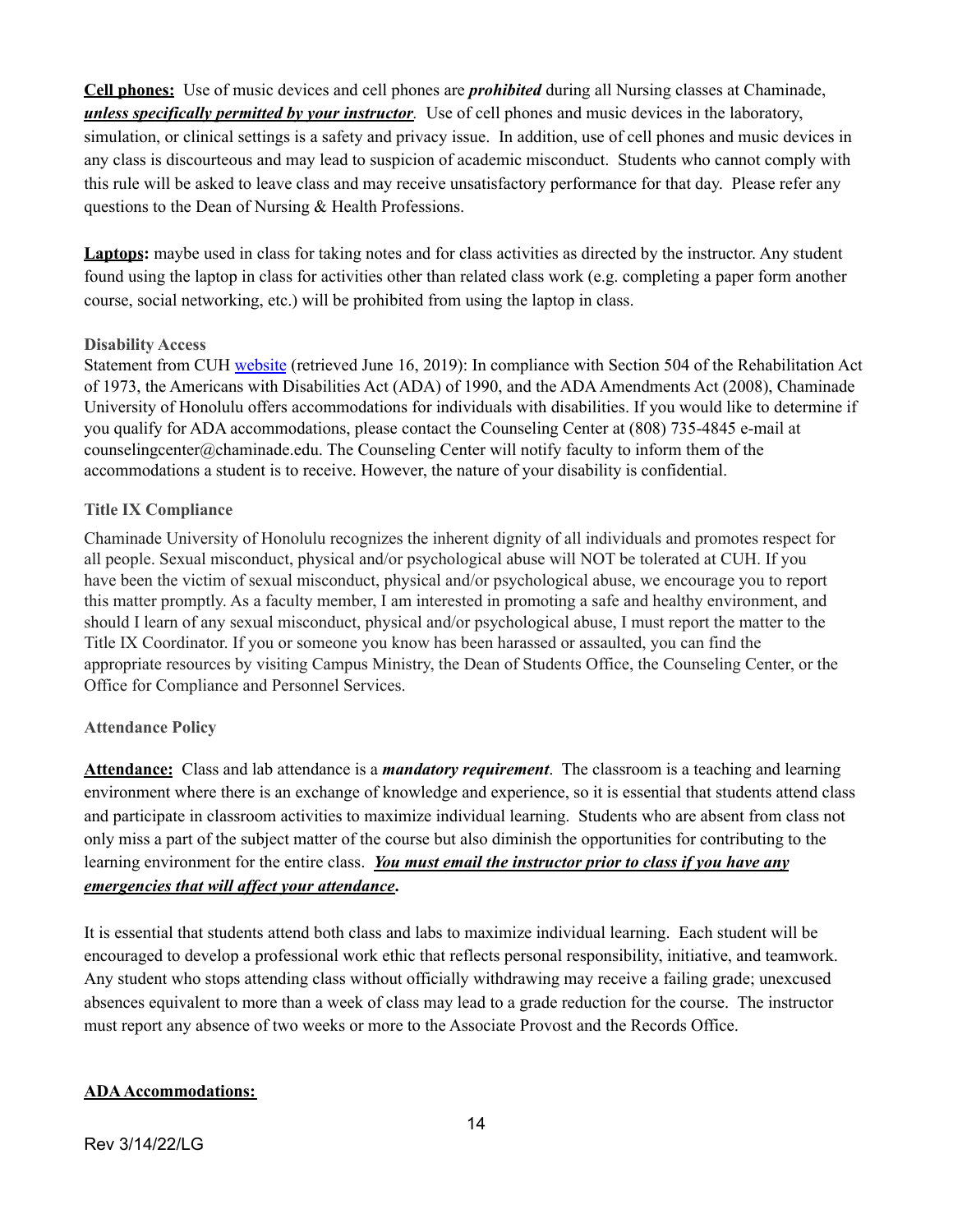Chaminade University of Honolulu is committed to providing reasonable accommodations for persons with documented disabilities. Any student who believes that they may need accommodations must first register with the Counseling Center. Registration with the Counseling Center begins the process of determining whether the student meets the requirements for a documented disability in accordance with the Americans with Disabilities Act (ADA), even if accommodations may not be needed for this particular class. The contact information for the Counseling Center is (808) 735-4845, 739-4603, or by email at **[counselingcenter@chaminade.edu](mailto:counselingcenter@chaminade.edu)**. It is important for students to contact the Counseling Center as soon as possible so that accommodations are implemented in a timely fashion and to allow your instructor(s) to plan accordingly. Students will be required to provide written documentation to the Counseling Center in order for a determination to be made as to whether the requirements for a documented disability under the ADA are met.

Failure to provide written documentation through the Counseling Center will prevent your instructor from making the necessary accommodations. Instructors cannot provide accommodations unless they have been prescribed by the Counseling Center. Once you have received an official notice of accommodations from the Counseling Center, it is also very important to discuss these accommodations directly with your instructor so that they can better support your needs. If you have specific questions regarding your individualized accommodations, you may speak directly with your instructor and/or you may contact the Counseling Center.

## **Sample Course Schedule and Teaching Plan**

Course content may vary from this outline at the discretion of the instructor to meet the needs of each semester. *NOTE: Assigned readings, pre-assigned modules, and Study Plan content are to be completed prior to class. Please refer to course Canvas shell pages for complete lesson plan.*

| <b>Week/Day/Topic</b> | <b>Content</b>                                                                                           | <b>Exemplars Activity</b>                                                                  |
|-----------------------|----------------------------------------------------------------------------------------------------------|--------------------------------------------------------------------------------------------|
| <b>Week One</b>       | <b>Syllabus Review</b><br>Family Centered Care<br>Growth and Development<br>Immunizations<br>Math review | <b>Didactic</b><br><b>Interactive Case Studies</b><br>Small group Activities               |
| <b>Week Two</b>       | Neuro,, Cardiac, Resp                                                                                    | <b>Didactic</b><br><b>Interactive Case Studies</b><br>Small group Activities               |
| <b>Week Three</b>     | GI, GU, Endo                                                                                             | <b>ATI</b><br><b>Didactic</b><br><b>Interactive Case Studies</b><br>Small group Activities |